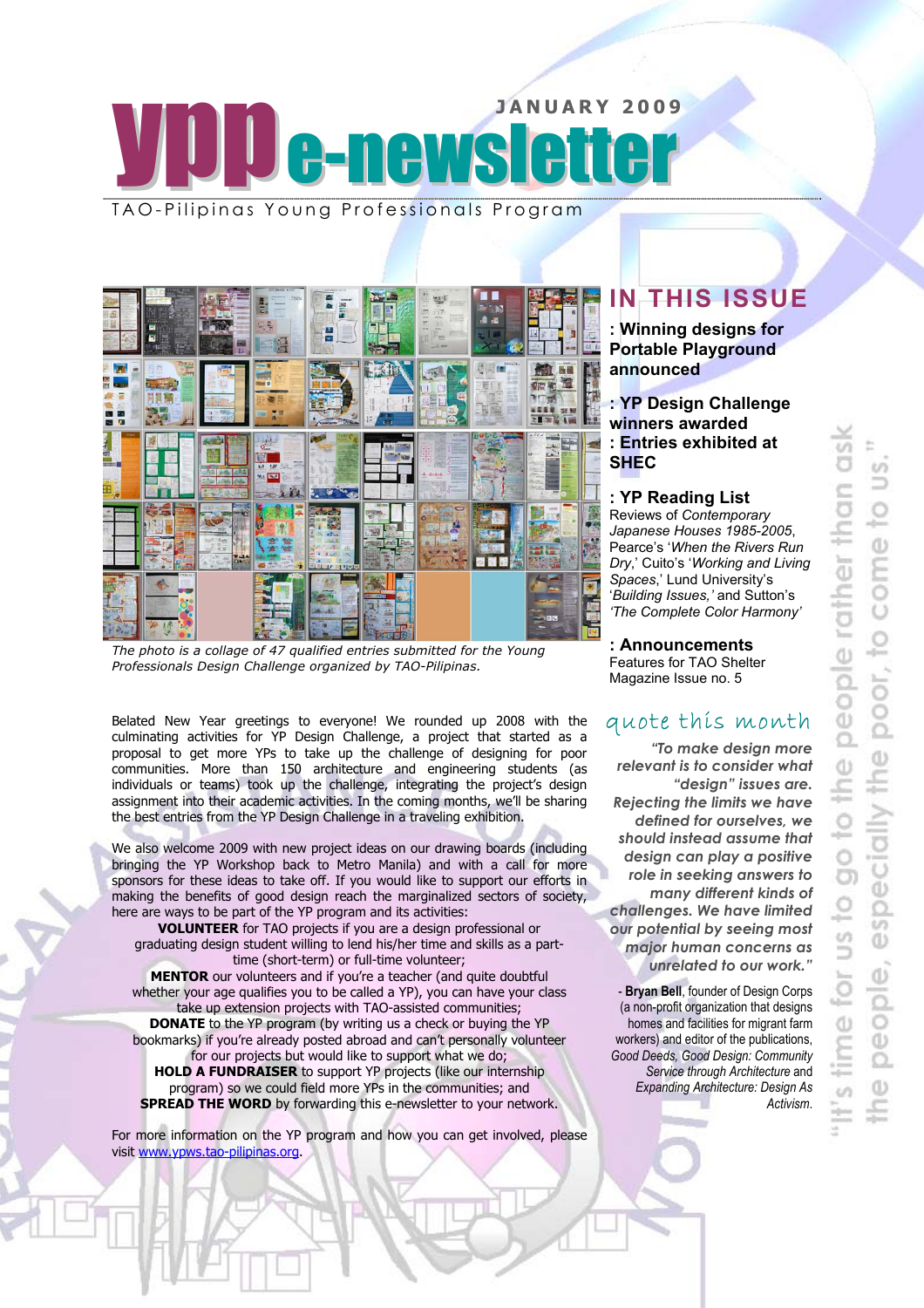### **01.2009 News Features**

### **PORTABLE PLAYGROUND WINNERS & FINALISTS**

**Jury Awards** (PhP 10,000 prize each entry)

*Most Potentially Implementable Design*  **Ana Marie P. Abrilla**  Team members: **Annelyn B. Lacson, Lea Constantina S. Cruz** 5th yr BS Architecture students, Pamantasan ng Lungsod ng Maynila (PLM)

*Best in Mobility/Transportability*  **Nathaniel Sheridan Balauag**  Team members: **Tracy Joanna M. Abergas, Jerome A. Palting** 3<sup>rd</sup> year BS Architecture students, Far Eastern University (FEU) Adviser: Arch. Ma. Carmen Yatco

*Best in Visual Appeal for Children*  **Phyll Patrick L. Seva**  Team members: **Christine Angela A. Oafallas, Ken Reandelar** 3<sup>rd</sup> year BS Architecture students, Far Eastern University (FEU) Adviser: Arch. Alpher De Vera

**Finalists**  *Short-listed entries that passed the final screening were categorized as Notable Designs.* 

> **Anna Dominique M. Mendoza**  4th year BS Architecture student, University of the Philippines (UP) Adviser: Arch. Nicolo Del Castillo

**Razel R. Robines**  Team members: **Joseph C. Macapagal, Verna Lucia P. Sarraga** 5th year BS Architecture students, Pamantasan ng Lungsod ng Maynila (PLM)

**Mark Dennis A. Alcantara**  4th year BS Architecture students, Far Eastern University (FEU) Adviser: Arch. Roselle Santos



*NGO representatives were invited to a forum on the proposed designs before the jury review sessions.*

*Jury members Ellen Ramos, Faith Varona and Robert Alejandro discuss entries during the final round of judging.*

# **Winning designs for Portable Playground announced**

The jury panel for Portable Playground selected the winning designs for the YP Design Challenge on December 5, 2008. Six (6) finalists were short-listed from twenty-five (25) eligible submissions and in the final-round judging, three (3) were given Jury Awards. The jury was composed of Arch/EnP. Faith Varona of TAO-Pilipinas, architect and animator / film director Ellen Ramos, and artistdesigner Robert Alejandro. The presentation boards of the winning entries and finalists may be viewed online at www.ypdesignchallenge.taopilipinas.org. Jury comments for each of the selected entries are also posted online.

Prior to the jury deliberations, representatives from POs and NGOs with programs on child-friendly communities were invited for an initial viewing of the qualified entries and a discussion/forum with the jury panel that will select the winning designs. Those who shared their comments and critiques included Ms. Dolora Cardeño of ERDA (Educational Research & Development Assistance) Foundation, Mr. Ramon Austria of Mano Amiga Academy, Mr. Nathan Dominguez of World Vision Philippines, and Ms. Flor Basilan of Food for the Hungry Philippines.

∼o∼o∼o∼o∼

# **YP Design Challenge winners awarded**

TAO-Pilipinas capped 2008 with the YP Design Challenge awarding ceremony. The winners and finalists of the design competition were awarded last December 16, 2008 at the Trellis Restaurant in Quezon City.

The Sustainable Shelter category winners, awarded with prize money and certificates each, were PUP graduate Jasmine M. Soriano (awarded second prize-PhP12,000); FEU students Mark Abarquez, Leonard Tecson, Johmar Beley (awarded second prize-PhP12,000); TUP students Randy Amonoy, Jerome Dañas, Ildefonso Madiano (awarded third prize-PhP8,000); and

**Turn to page 3.** 



*Sustainable Shelter winners, finalists and advisers (photo by Amillah Rodil)*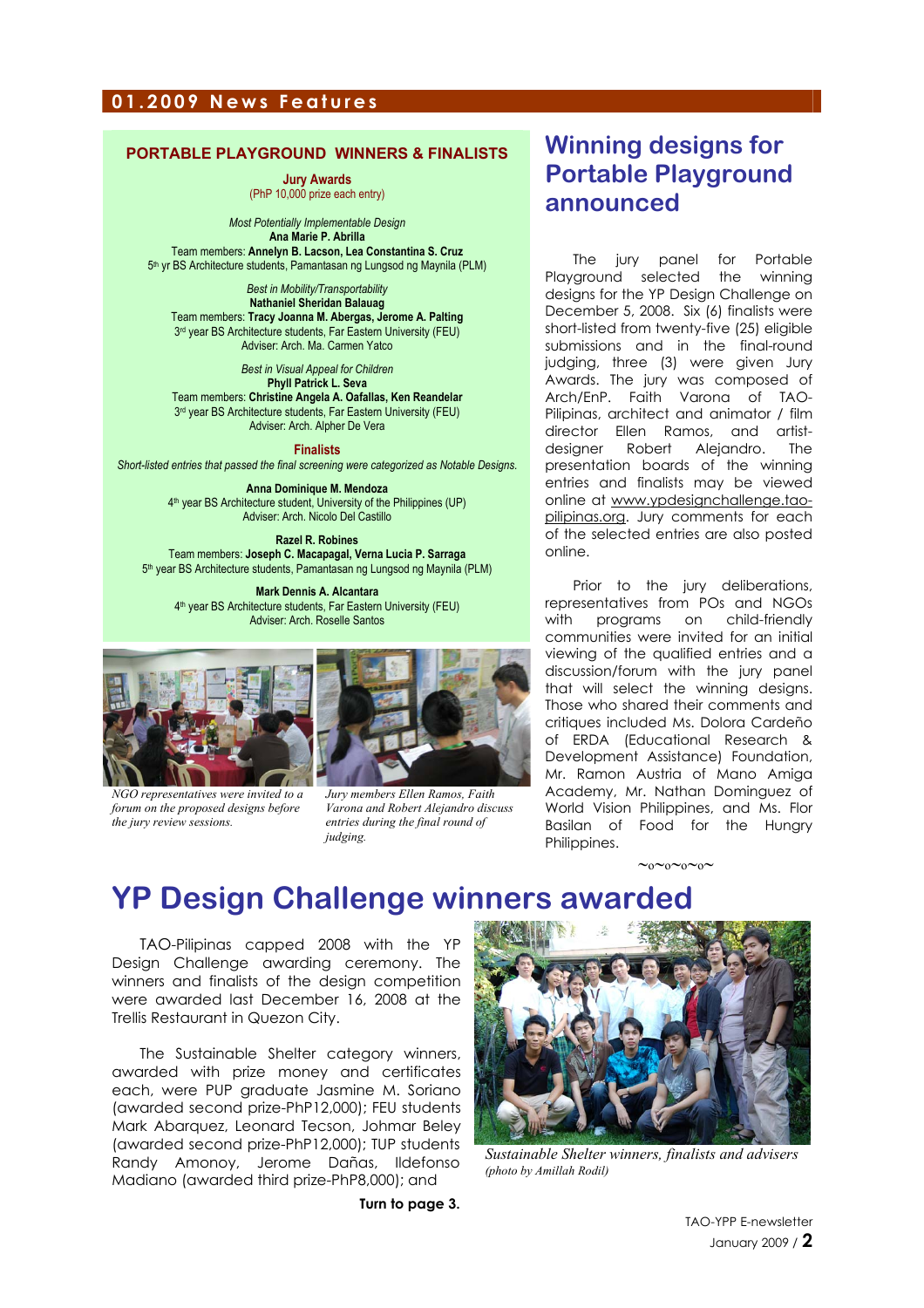### **YP Design Challenge (from page 2)**

UP-Diliman student Alvin Trinidad (awarded special prize-PhP5,000). The participants for Sustainable Shelter category were asked to design a housing unit for an urban poor household that applies the principles of green design and construction. The entries were judged according to the following design criteria: sustainable design features; originality and innovativeness; costeffectiveness; environmentally-sound construction; and socio-cultural sensitivity and affordability.

The Portable Playground category winners, awarded with certificates and PhP10,000 for each group were PLM students Ana Abrilla, Annelyn Lacson, Lea Cruz (cited for Most Potentially Implementable Design); FEU students Nathaniel Balauag, Tracy Abergas, Jerome Palting (cited for Best in Transportability); and FEU students Phyll Seva, Christine Oafallas, Ken Reandelar (cited for Best in Visual Appeal for Children). Participants were asked to design a mobile playground unit for an urban poor community that offers a variety of play spaces for preschool and elementary-age children. The judging criteria included appropriate and safe play spaces; mobility/transportability; cost-



*Portable Playground winners, finalists and advisers (photo by Amillah Rodil)*

effectiveness and sustainable construction; and socio-cultural sensitivity and affordability.

TAO-Pilipinas also recognized the finalists for each of the categories and awarded them certificates and token prizes provided by the project supporters including YKL Color Laboratory and Rustan Coffee Corporation. The major prizes were provided by Selavip, Misereor and Sencor.

The design competition was launched on June 2008 and more than 70 registrations were received. Participants comprised representatives from 11 Metro Manila-based architecture and engineering colleges. The winners and finalists for each of the design challenge categories were selected by a jury panel. The entries underwent screening (for compliance to competition rules and guidelines), short listing and final-round judging.

The YP Design Challenge is the first attempt by TAO-Pilipinas to organize a design competition and provide a venue for young professionals and students to put forward design solutions for sustainable community development in urban poor settlements. The winning entries and finalists are featured in the competition website www.ypdesignchallenge.tao-pilipinas.org and will also be showcased in a series of exhibitions.

 $\sim_0 \sim_0 \sim_0 \sim_0$ 

# **Sustainable Shelter & Portable Playground entries exhibited at SHEC**

The YP Design Challenge winning and notable entries were exhibited at St. Hannibal Subdivision-Phase 2 on January 11, 2009 during the turn-over of 294 units to housing beneficiaries. SHEC (St. Hannibal Empowerment Center) is one of the project collaborators for the YP Design Challenge conducted by TAO-Pilipinas from June to November 2008. All registrants to the design competition were required to conduct a community visit/exposure to the SHEC housing project in Malibay, Pasay City.

*(If you wish the YP Design Challenge winning designs to be exhibited in your schools, please contact TAO at 441- 0998 or email yp@tao-pilipinas.org so we could arrange an exhibit schedule in your school.)* 



*SHEC community members look at the scaled models of the Sustainable shelter designs.* 



∼o∼o∼o∼o∼ *Kids at SHEC community choose their favorites among the Portable playground designs.* 

TAO-YPP E-newsletter January 2009 / **3**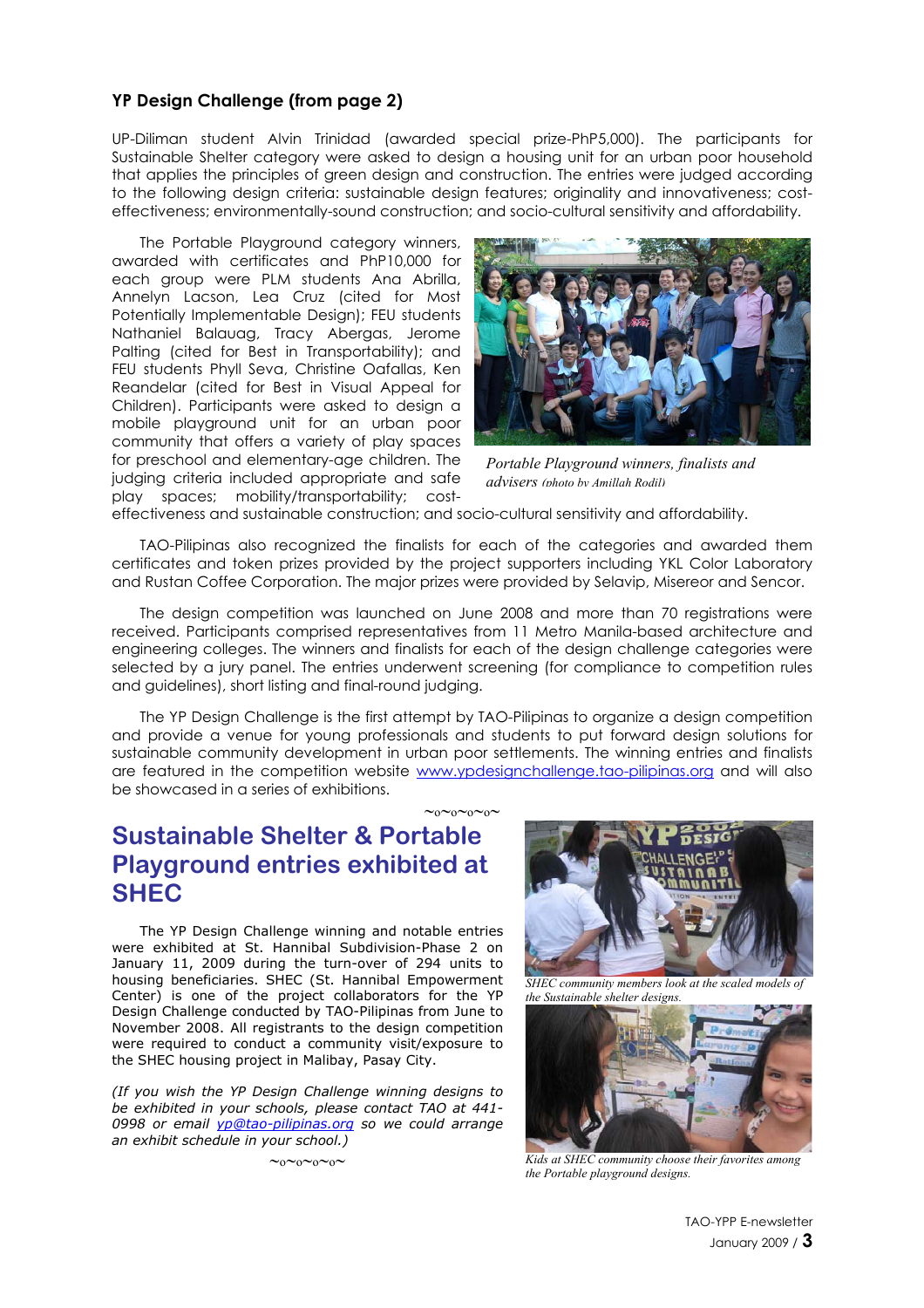### **YP Reading List**

Every month, the YP e-newsletter features a selection of TAO Resource Center & Library materials as reviewed by TAO staff and volunteers. The TAO Resource Center & Library is now open for students and researchers' use. Library use is by appointment and guidelines may be viewed at **http://www.taopilipinas.org/resources/library**. You may call Angel Sales at 441-0998/436-7301 or email **lib@tao-pilipinas.org** to schedule your visit.



#### Title: **Contemporary Japanese Houses 1985-2005**  Supervising Editors: **Takeshi Ishido, Satoru Komaki**  Publisher: **TOTO Shuppan (2005)**

This book marks the 20<sup>th</sup> anniversary of GALLERY• MA, a gallery in Japan which exhibits the works of innovative Japanese architects and designers. It contains 127 works by 91 architects who have been featured in exhibitions in GALLERY• MA from 1985 to 2005.

Japanese design has a sleek, clean aesthetic and attention to detail that makes it attractive to people who like modernist and minimalist design. The book will interest people who want to know more about modern Japanese residential design. It includes houses by famous architects such as Tadao Ando and Shigeru Ban. The sheer volume and variety of the works

featured in the book can provide a lot of visual ideas to a designer hungry for inspiration. The featured housing types include compact urban apartments, designer's house-studios, country homes, and public housing. The works also show how Japanese architects have dealt with challenges such as tight urban spaces and the need to accommodate multiple families in one structure. Descriptions of the works reveal each architect's philosophy and reasons for the design. Aside from photos, floor plans and sections are also provided so readers can examine how the spaces were planned. *(Amillah Rodil)*



when the rivers run dry



#### Title: **When the Rivers Run Dry: What Happens When Our Water Runs Out?**  Author: **Fred Pearce**  Publisher: **Eden Project Books (2006)**

In this first-person account, the author documents how the world's freshwater resources are being extracted, managed, controlled or diverted to serve growing populations and sustain agriculture in different parts of the world. Mr. Pearce offers compelling tales of over-extraction of groundwater and arsenic poisoning in South Asia, flooding of wetlands along the Mekong River and its tributaries, the disappearance of much of the Aral Sea in Central Asia, modern water wars that have erupted in the conflict areas of the Middle East, and the water-engineering projects being constructed worldwide to cope with hydrological requirements. The author makes a strong case against dam-building (as they are ecologically damaging and have actually caused massive flooding) and promotes scaling-up grassroots initiatives like rainwater harvesting and drip irrigation

There are several illuminating ideas to be read in this book such as how the natural water cycle supports human life and civilizations and how water is controlled for political and economic gains. The author also tries to show us the *water content* of products (e.g. it takes 5,000 liters of water to grow just one kilo of rice) and calls water involved in the manufacture of products as traded *virtual water.* Although much of the book tells of distressing accounts of water mismanagement, it ends with hopeful propositions on finding new sources of freshwater, replenishment of aquifers, and the appropriate and equitable distribution of water resources. Mr. Pearce advocates "riding the water cycle" (instead of more mega-dam projects), rainwater harvesting, water pricing, and growing less water-thirsty crops. Of interest to architects and city planners would be his proposals for creating 'porous cities' to soak up rain and minimize urban flood hazards and giving rivers the room to flood naturally.

The book is an eye-opener on our shrinking freshwater resources with global perspective and enthralling storytelling. One drawback is that the author fails to provide its readers with comprehensive references or footnotes to his accounts. Nevertheless, it is absolutely worth reading and would make you want to know more about water resource management. *(Geraldine Matabang)*



### Title: **Working @ Home: Working and Living Spaces**  Editor: **Aurora Cuito**  Publisher: **Loft Publications S.L. and HBI (2000)**

This book is about homes which were designed for both domestic and professional use. There are 25 works by architects of different nationalities. According to the book blurb, the works have been chosen because "they offer ingenious solutions which accommodate two completely distinct and seemingly incompatible purposes at the same site."

This book gives us a peek into the multipurpose homes of artists, musicians, designers, architects, doctors, and even executives. The designs are mostly contemporary, and include lofts, converted warehouses, multi-storey apartments

and sprawling compounds. What's interesting to see is how the architects have arranged the spaces to suit living and working requirements. In some cases, the working and living areas are in an open plan, divided only by partitions. Sometimes they are on different levels, or are in different structures altogether. This is a good resource for architects and interior designers who are in the process of designing a home with both working and living spaces, as well as people who are thinking about adopting this lifestyle themselves. *(Amillah Rodil)*



#### Title: **Building Issues Vol. 4, No. 1: Non-Sewered Sanitation for Housing and Institutional Buildings**  Authors: **Ron Carroll and John Britten**  Publisher: **LWGrafik, Lund, Sweden (1992)**

Building Issues is a series publication of research studies by Lund University's Housing Development & Management (HDM) Department that focuses on construction and urban development in developing countries. In this volume, each non-sewered sanitation system is clearly presented with illustrations, design descriptions and basic construction methods. The authors gave attention not just on its construction, but how the community will be able to operate the systems properly and hygienically maintain the structures.

The journal is a good primer and guideline for technical professionals in the field of planning, structure design and construction who want to have detailed knowledge in providing developing countries with uncomplicated and buildable

sanitation systems. The specific recommendations on the selection of appropriate sites for the sanitation systems, the manual methods of classifying soils area and basic computations will be helpful to the technical professionals guiding communities. More so, their consideration of educating the project beneficiaries as operators and caretakers of the installations is appreciable. *(Beryl Baybay)*